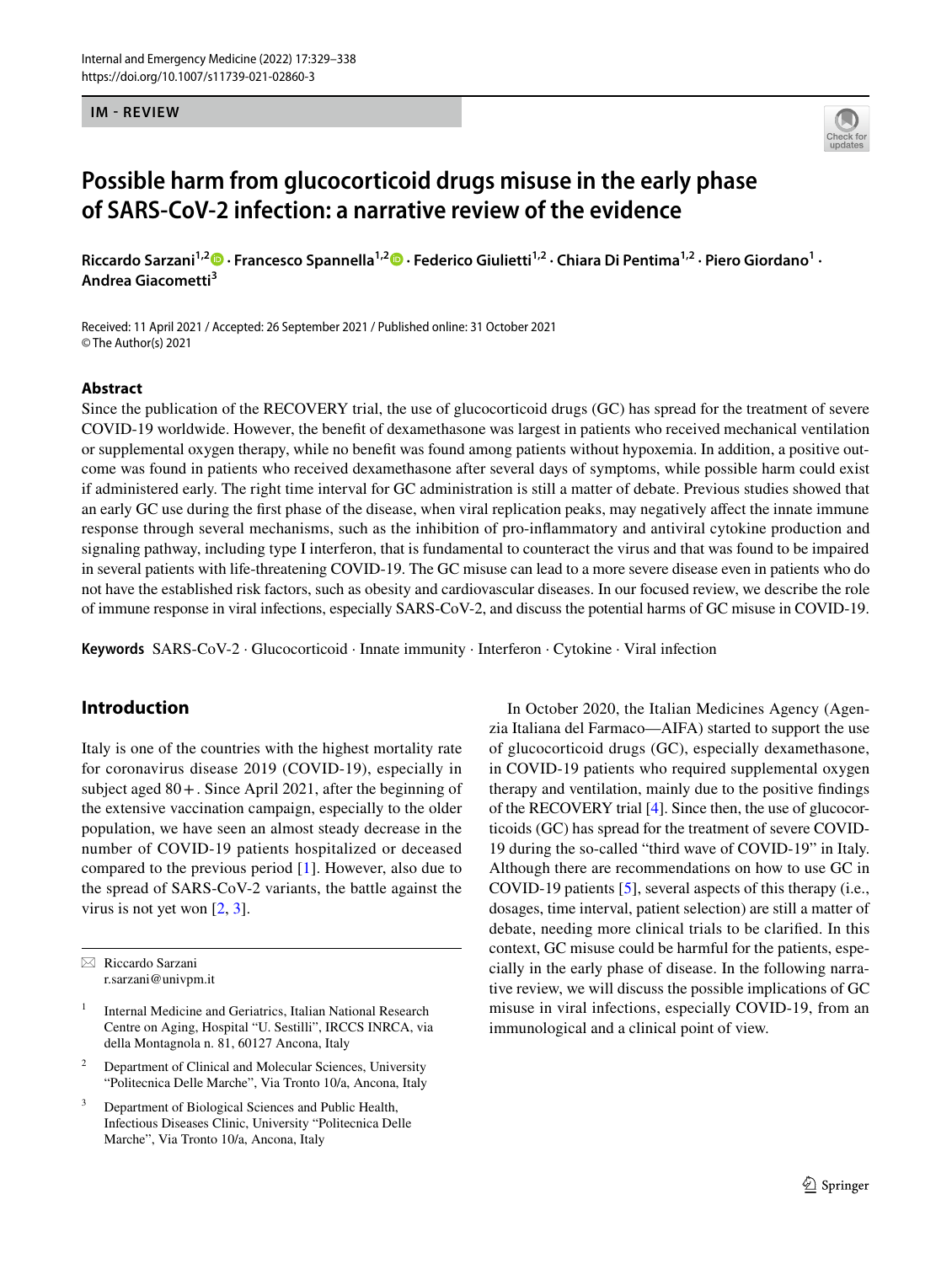#### **Methods**

We searched Medline (PubMed) and Scopus to identify the published studies. The main search was run on March 2021 and updated until September 2021. We took into account observational studies (prospective or retrospective cohort, case–control or cross-sectional studies), case series and case reports, editorials, comments, clinical trials, review articles and meta-analyses published in the last 20 years. The search was limited to English language studies published in peer-reviewed journals. The keywords regarding the topics addressed (es. COVID-19, viral infection, glucocorticoids, immune system, cytokines, IL-6 antagonists) were typed in various combinations using Boolean operators (see the detailed keywords in supplemental material). Hand searches of reference lists of articles and relevant literature reviews were also used. For the preparation of this review, authors reviewed all the relevant articles found to ensure that they could address our review questions, and decided the studies to include by consensus, quality journals, articles with the most relevant data on the topic of interest and on the basis of our purpose, to make a comprehensive narrative synthesis of the available published information.

# **The role of innate and adaptive immune response against SARS‑CoV‑2 and other viral infections**

The innate immune system provides the first line of defense against viruses [[6](#page-6-5)]. Upon infecting cells in the respiratory tract, the single-strand RNA (ssRNA) structure of SARS-CoV-2 is recognized by Toll-like receptor 7 (TLR7) within endosomes, which leads to the induction of pro-infammatory cytokines and interferons (IFN). In a large part of healthy individuals, this immune response is sufficient to clear the virus and prevent the development of severe disease. TLR7 was also a pattern recognition receptor for ssRNA of both MERS-CoV and SARS-CoV. It likely plays a key role also in SARS-CoV-2 infection, given that this coronavirus contains even more ssRNA motifs that could interact with TLR7 [[6](#page-6-5)]. Rare putative loss-of-function variants of X-chromosomal TLR7 were detected in young men (age<35 years) without preexisting medical conditions afected by severe COVID-19 [[7](#page-6-6)]. Loss-of-function variants in TLR7 were associated with impaired type I and II IFN responses to coronavirus, that can lead to both impaired viral clearance and increased direct cytopathic viral efects due to the higher viral load [[7\]](#page-6-6). Therefore, TLR7 function, together with type I and II IFN response, is likely to be of paramount importance to avoid severe COVID-19, which is largely related to viral load and persistence, resulting in difuse damage of lung cells and plasma protein leakage into alveolar spaces [[8\]](#page-6-7). Noteworthy, patients with severe COVID-19 exhibit impaired type I and type II IFN responses and lower viral clearance in clinical studies [[9,](#page-6-8) [10](#page-6-9)]. Inborn errors of type I IFN immunity with loss-of-function, involving human loci known to govern TLR3 and interferon regulatory factor 7 (IRF7), were found in life-threatening COVID-19 patients [[11](#page-6-10)]. Again, autoantibodies against interferons were found in critical patients, while these ones were not found in individuals with asymptomatic or mild SARS-CoV-2 infection [\[12](#page-6-11)]. Clinical trials on the administration of diferent interferon types have been conducted to evaluate the response to symptoms and outcomes in early phases of COVID-19, albeit with inconclusive results [\[13](#page-6-12)]. As regards adaptive immunity, SARS-CoV-2-specifc antibodies,  $CD4 + T$ -cells, and  $CD8 + T$ -cells have protective role in controlling SARS-CoV-2 infection [[14\]](#page-6-13). T-cell responses have been associated with control of primary infection. Among T-cells, CD4 + cells play a key role [[14](#page-6-13)[–16\]](#page-6-14). Indeed, if quickly inducted, since the frst days post-symptom onset, SARS-CoV-2-specifc CD4+T-cells accelerate viral clearance and their level have the strongest association with attenuated COVID-19 disease severity, compared to antibodies and CD8 + T-cells [[16,](#page-6-14) [17](#page-6-15)]. Virus-specific  $CD4 + T$ -cells can differentiate into a range of helper and efector cell types: Type-1 helper T-cells, which have direct antiviral activities producing IFN-γ and related cytokines, and T follicular helper cells, which provide B-cell maturation and development of most neutralizing antibodies, as well as memory B-cells [[18](#page-6-16)]. In SARS-CoV-2 infection, also the high levels of virusspecifc CD8 + T-cells have been associated with better COVID-19 outcomes, producing high levels of molecules with potent cytotoxic effector functions, such as IFN- $\gamma$ , granzyme B, perforin, and CD107a [\[15](#page-6-17), [16,](#page-6-14) [19\]](#page-6-18). CD8 cells are the most found among infltrating cells in pathological examinations [[20\]](#page-6-19). Even if T-cell have a protective role, their dysfunctional response accounted, in part, for the severe immune injury in COVID-19 with an exacerbated infammatory response [\[21\]](#page-6-20). Neutralizing antibodies develop rapidly in most SARS-CoV-2-infected people. The vast majority seroconvert within 5–15 day post-symptoms onset [[22](#page-6-21)] and spike protein is the main target of SARS-CoV-2 neutralizing antibodies. The presence of IgG to spike antigens correlates with time to a negative swab result, providing the best correlate of neutralization within the first weeks from symptoms onset [[23\]](#page-6-22). However, around 1–2 weeks after symptoms onset, severely ill patients show a peak in infammation, edema, and thrombosis. This is suggested not to be a direct efect of viral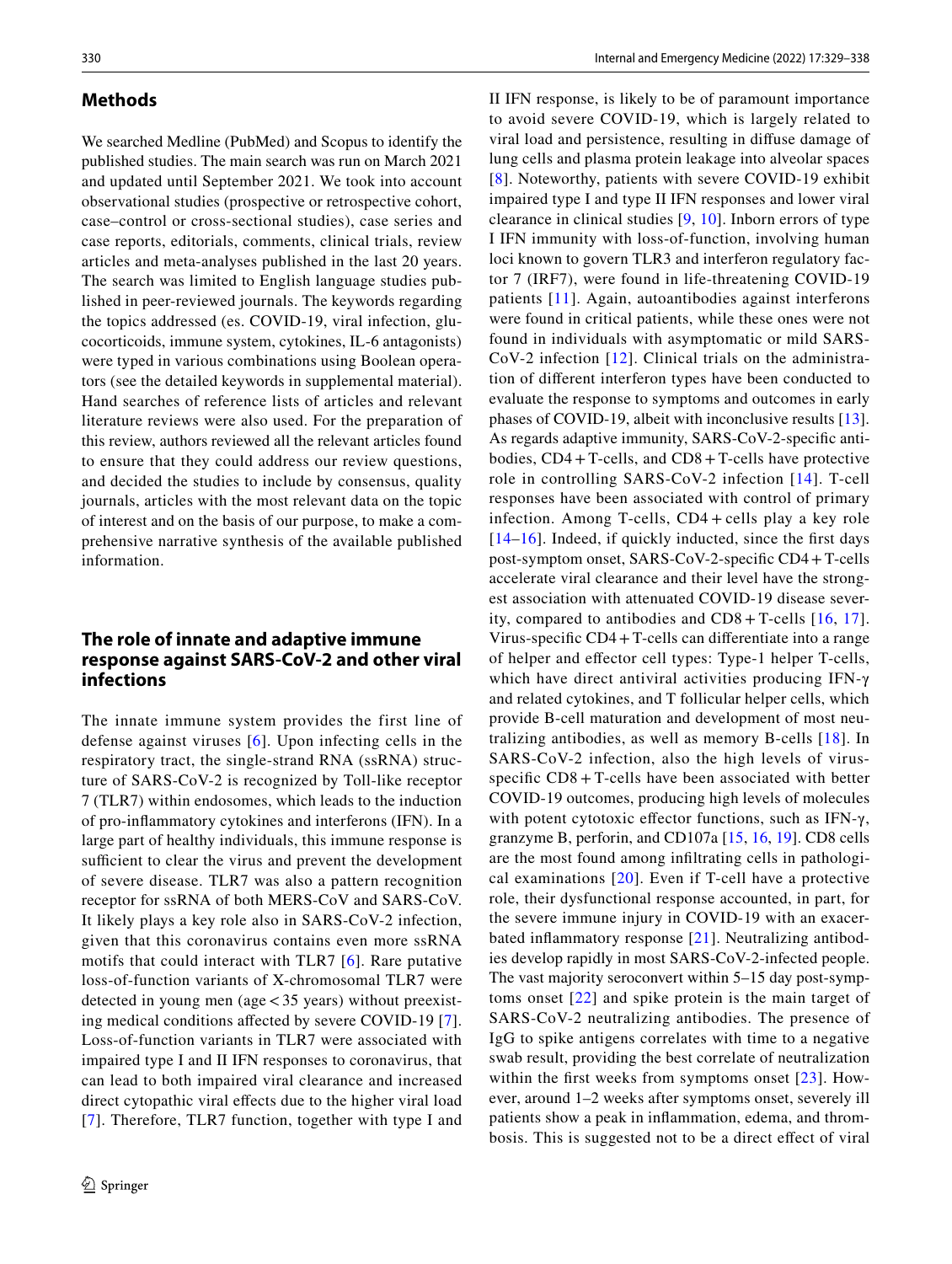infection, but instead to be strictly related to seroconversion and to overactivation of adaptive immune response [[24\]](#page-6-23). Indeed, it has been shown how anti-spike IgG from patients with severe COVID-19 has an increased infammatory potential due to a diferent glycosylation, particularly low fucosylation of the antibody Fc tail [[25\]](#page-6-24). Right after seroconversion, anti-spike IgG titers in these patients are higher and Fc glycosylation is most aberrant [[24,](#page-6-23) [26](#page-6-25)]. "Pathogenic" anti-spike IgG amplify proinfammatory responses by human alveolar macrophages, through Fcγ Receptor (FcγR) IIa and FcγRIII activation, which induces cytokines production [\[27\]](#page-6-26). All this evidence emphasizes the key role played by innate and adaptive immunity, and its dysregulation, in controlling SARS-CoV-2 viral load and subsequent COVID-19 severity. Moreover, it could at least in part explain the wide inter-individual variability of SARS-CoV-2 clinical picture, ranging from silent infection to deadly disease, adding to the now well-known risk factors for worse outcomes, such as advanced age, obesity and cardiovascular diseases.

### **Possible harm related to the use of glucocorticoid drugs in viral infections**

GC may affect the immune response to viral infections through several mechanisms. Indeed, they downregulate IFN-γ production, suppress antigen-stimulated infammation mediated by macrophages and dendritic cells, impair cytotoxic immune responses of Type-1 helper T-cells, CD8+T-cells, and natural killer (NK) cells [[28\]](#page-6-27). GC inhibit pro-infammatory (IL-6 and IL-8) and antiviral (IFN-1) cytokine production and signaling pathway, decreasing the expression of the IFN-stimulated genes [\[29,](#page-6-28) [30\]](#page-6-29) (Fig. [1](#page-2-0)). These immune inhibitory effects, also depending on dosages, potency, and duration of treatment, may increase the susceptibility and severity of several infections. Therefore, if GC are given early in the course of a viral infection (e.g. within the frst week of symptom onset when the innate response is mounting), they are likely to interfere and reduce both the efficacy of IFN production and IFN-mediated reduction of viral spread, enhancing viral replication [[28](#page-6-27), [31\]](#page-6-30). In addition, for these reasons, the clinical efficacy and safety of GC use in diferent viral pneumonia remains largely uncertain because of a lack of randomized trials and inconclusive observational studies. Although some reports found appar-ent beneficial effects of GC [[32\]](#page-6-31), others showed harmful efects, such as a reduced clearance of viral RNA in both severe acute respiratory syndrome (SARS) [\[33\]](#page-6-32) and Middle East respiratory syndrome (MERS) outbreaks [[34,](#page-7-0) [35](#page-7-1)]. Indeed, both Lee N. et al. and Arabi Y.M. et al. showed how the "early" initiation of GC therapy (within the frst week of illness) resulted also in increased length of hospital stay and increased need for invasive ventilation in SARS and MERS, respectively [[33,](#page-6-32) [34\]](#page-7-0). A recent meta-analysis summarized how GC in these infections delay virus clearing and extend the duration of hospitalization on average almost 10 days, without signifcant improvement in terms of mechanical ventilation use and risk of death [[36\]](#page-7-2). As well as in MERS and SARS infections, a net beneft of GC has not been demonstrated even in other viral infections with a possible worse prognosis [\[37\]](#page-7-3). Previous studies found an



<span id="page-2-0"></span>**Fig. 1** Impairment of the innate immune response against SARS-CoV-2 infection by early glucocorticoid therapy. At the top of the fgure (blue part), the physiological innate immune response to viral infection (SARS-CoV-2) is summarized. Infected cells as well as macrophages and dendritic cells recognize the viral single-stranded RNA mainly through intracellular TLR7, inducing the transcription and subsequent secretion of infammatory cytokines and type I interferon (IFN-I). They enhance antigen presentation and activate the adaptive immune system (antibody production, increased efector T-cell responses, production of type II interferon by activated T-cells and natural killer cells, etc.), counteracting viral replication. At the bottom of the fgure (red part), the possible negative efects of early glucocorticoid therapy on immune response is described. Glucocorticoid therapy inhibits pro-infammatory (IL-6 and IL-8) and antiviral (IFN-I) cytokine production and signaling pathway, decreasing the expression of the interferon-stimulated genes, suppress antigen-stimulated infammation mediated by macrophages and dendritic cells. Glucocorticoid therapy also induces lymphopenia or can worsen a preexisting lymphopenia, hindering the T-lymphocyte immunity. Moreover, it can further downregulate membrane-bound angiotensin-converting enzyme 2 (ACE2). All these actions may contribute to viral replication and more severe lung injury. ACE2: angiotensin converting enzyme 2; TLR7: toll-like receptor 7; IFN: interferon; GC: glucocorticoid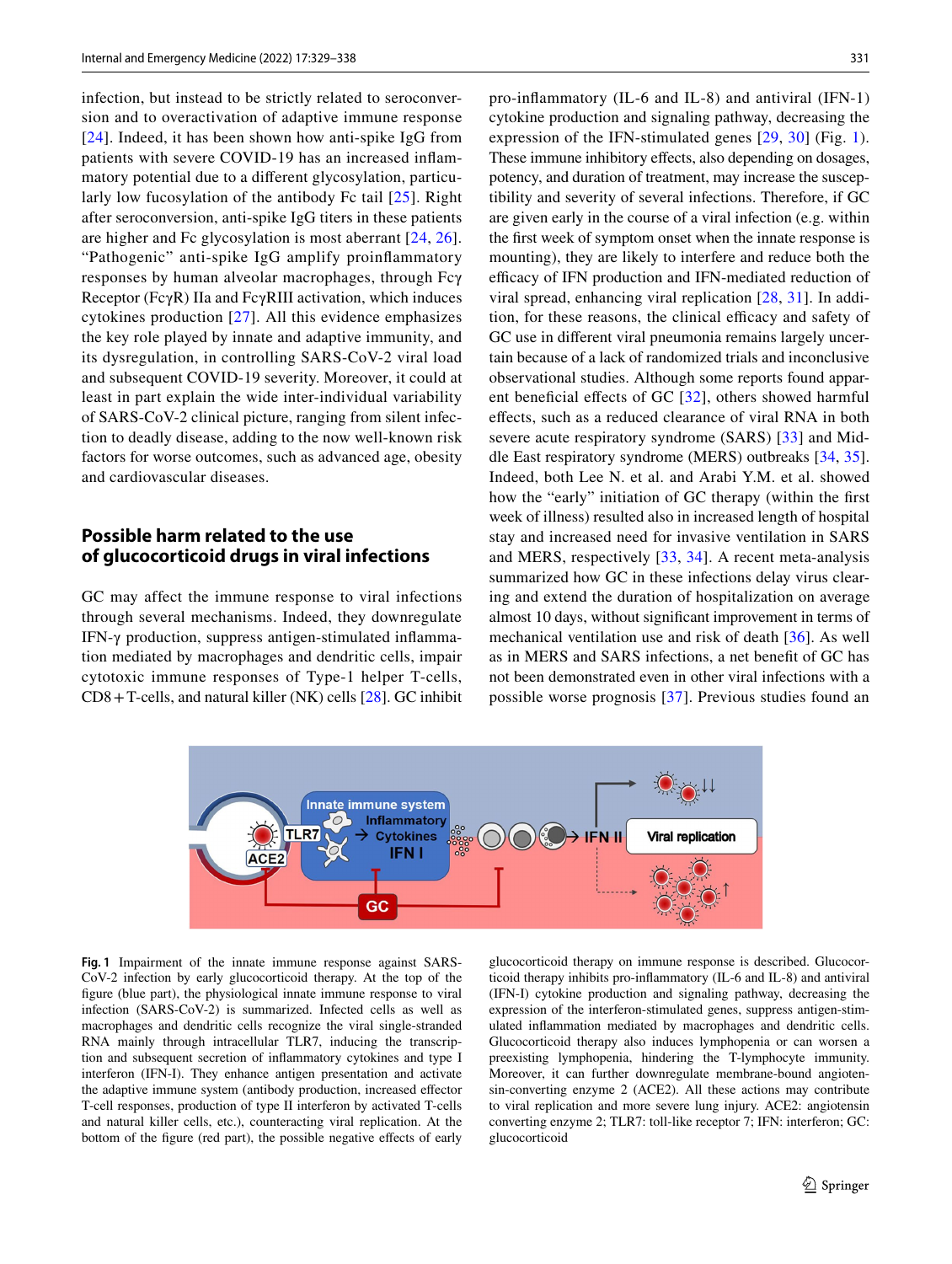association between GC therapy and poor clinical outcomes in patients afected by infuenza [[38\]](#page-7-4). Recent meta-analyses have shown that CG may almost twofold increase the risk of death in infuenza pneumonia, extend the duration of intensive care unit stay by several days and increase the rate of secondary bacterial or fungal infection up to more than 3 times [[39](#page-7-5)[–41](#page-7-6)]. Indeed, the Infectious Diseases Society of America recommends against GC adjunctive therapy in patients with infuenza-associated pneumonia unless clinically indicated for other reasons [[42\]](#page-7-7). Clear benefts of GC treatment have not been proven even in the presence of respiratory infections by respiratory syncytial virus (RSV) in both children and adults, in which, although it has not shown to signifcantly afect virus shedding and immune response, it has not shown a clear improvement on clinical outcome, such as hospitalizations, either [\[43](#page-7-8)[–45\]](#page-7-9).

# **Possible harm related to the use of glucocorticoid drugs in the early phase of SARS‑CoV‑2 infection: from pathophysiology to the clinical evidence**

Since the beginning of the SARS-CoV-2 pandemic, several authors have discouraged the use of GC in COVID-19, based on previous evidence (increased mortality and risk of secondary infection in infuenza impaired clearance of SARS-CoV and MERS-CoV and increased complications) and conficting results of the frst small clinical studies [[37](#page-7-3), [46](#page-7-10)]. Both high dosage of cumulative GC ( $\geq$  200 mg of methylprednisolone-equivalent dose) and early initiation of GC therapy are risk factors for delayed viral clearance and may prolong viral shedding also in SARS-CoV-2 infection, although the major predictors of delayed SARS-CoV-2 clearance in moderate/severe COVID-19 were found to be an older age and a more severe disease [[47](#page-7-11)[–49\]](#page-7-12), while low-dose corticosteroids probably do not have a signifcant impact on duration of SARS-CoV-2 viral shedding [\[50\]](#page-7-13). Lymphopenia might be a critical factor associated with disease severity and mortality. It is a typical characteristic of severe COVID-19, tending to persist even beyond 3 weeks after illness onset [[51](#page-7-14)]. CD8 are usually present in large numbers in cellular infltrates in the normal immune response during COVID-19 [[20\]](#page-6-19) and a modest lymphocytic response with small-size lymphocyte clusters was found in lung tissue from patients who died for COVID-19 [[52\]](#page-7-15). GC induce lymphopenia or can worsen a preexisting lymphopenia, hindering the T-lymphocyte immunity. Early GC use is associated with lower number of CD3+ T-cells, CD8+ T-cells, and NKcells in patients with COVID-19 pneumonia [[53\]](#page-7-16). Lower levels of both CD8 T-cells and myeloid dendritic cells, together with reduced IFN response, were found in critically ill patients, who required high-fow oxygen therapy and mechanical ventilation, compared to non-critically ill patients who received low-fow oxygen therapy [[54\]](#page-7-17). These aspects could at least partially explain the results of some early negative studies on GC. Early GC administration increased both the risk of mortality or mechanical ventilation usage in hospitalized patients with initial hs-CRP of less than 10 mg/dL, treated with GC within 48 h of admission [[55](#page-7-18)]. Other clinical observational studies found that early initiation of GC ( $\leq$ 3 days after intensive care unit admission) was associated with an increased 90-day mortality also in critically ill patients with COVID-19 [[56](#page-7-19)].

Furthermore, GC predispose to secondary bacterial and invasive fungal infections also in COVID-19 patients, as well as in influenza [[57\]](#page-7-20). In cohort studies, a high incidence of bacterial superinfections and pulmonary aspergillosis were found among COVID-19 patients receiving mechanical ventilation during GC treatment [[58](#page-7-21), [59](#page-7-22)]. GC therapy is an independent risk factor for superimposed bacterial infections, especially gram-negative organisms [\[60\]](#page-7-23). Their incidence reported in the studies varies greatly according to studied population, setting and defnition used [\[61\]](#page-7-24). In a cross-sectional study on 399 hospitalized COVID-19 patients, nearly half (49.6%) had a bacterial superinfection, mostly by Klebsiella and Staphylococcus Aureus, with an almost threefold increased risk for patients treated with GC [[62\]](#page-7-25). In a case series by Wang et al., a significant higher incidence of pulmonary aspergillosis (9.5% vs 4.8%) was found in COVID-19 patients taking GC compared to those not taking GC [[63\]](#page-7-26). Bacterial superinfections mostly consist of bloodstream infections [[64\]](#page-7-27) and hospital-acquired or ventilator-associated pneumonia [\[60,](#page-7-23) [65](#page-7-28)]. Not all studies have found this increased risk of superinfection with GC therapy [[66](#page-8-0), [67\]](#page-8-1). In the CAPE COVID Trial [\[68\]](#page-8-2), GC treatment was not associated with an increase in the rate of secondary infections in critically ill COVID-19 patients, likely due to the low dosage of hydrocortisone used and, therefore, to its lower immunosuppressive effect.

Impaired glucose metabolism and diabetes mellitus are well-known risk factors for poor prognosis in COVID-19 and GC may worsen hyperglycemia and decompensate a known diabetes mellitus [[69,](#page-8-3) [70\]](#page-8-4), although not all studies are in agreement [[59\]](#page-7-22). Zhang et al. reported hyperglycemia in 60% receiving corticosteroids vs 46% not receiving corticosteroids [[71\]](#page-8-5). Both patients with diabetes and patients with secondary hyperglycemia showed higher infammatory indices and longer hospital stays compared to controls [\[71](#page-8-5)]. Previous studies report how a new fnding of hyperglycemia during COVID-19, due to the infammatory state compounded by the GC therapy [[72](#page-8-6)], is likely to be more strongly associated with a worse outcome than even pre-existing diabetes [[73\]](#page-8-7). Therefore, careful hospital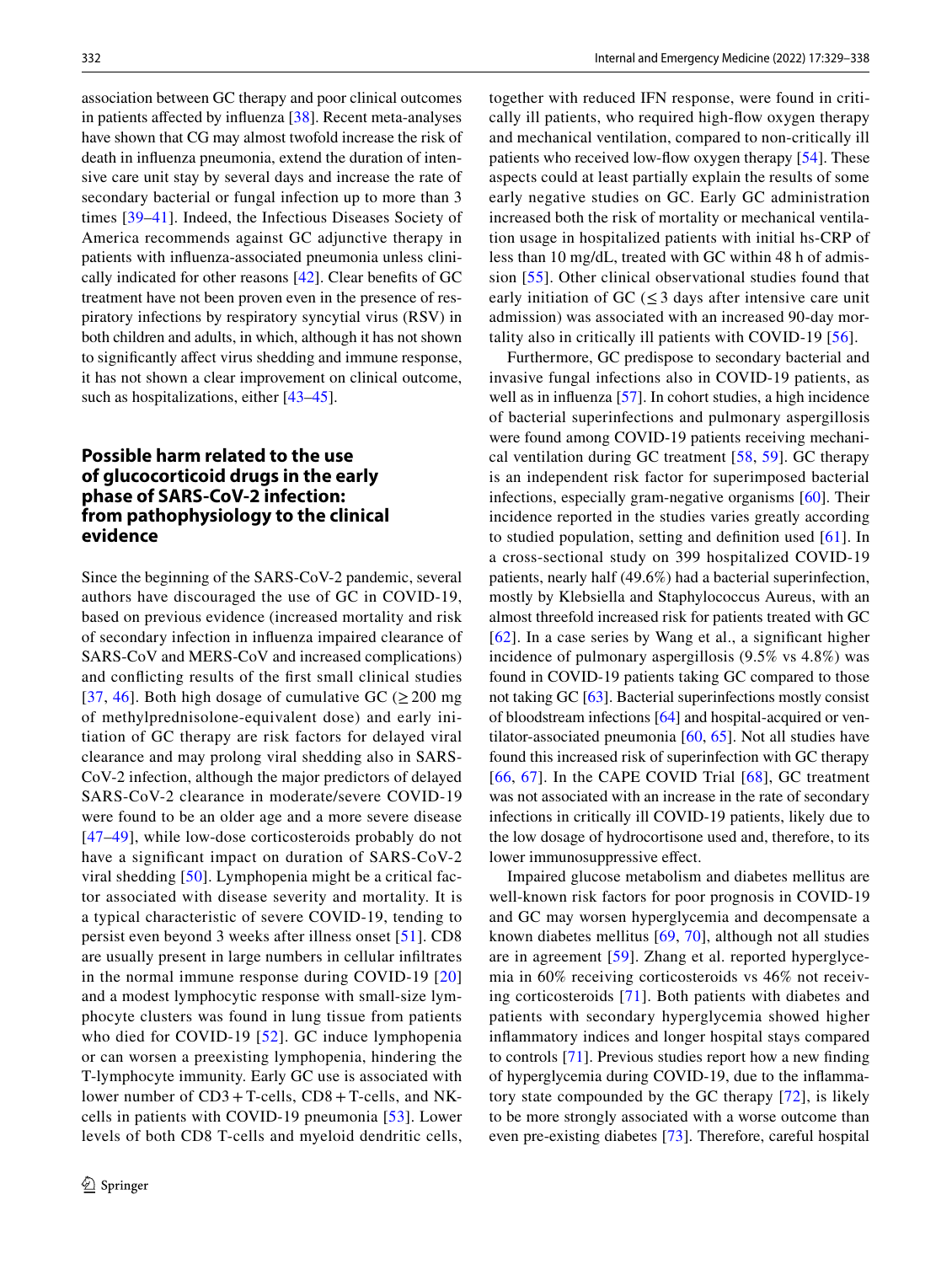glucose management should be implemented in hospitalized COVID-19 patients receiving GC.

Less evidence in COVID-19 patients treated with GC is available regarding other adverse efects, such as avascular necrosis and osteoporosis. Only few case series reported avascular necrosis in the post-COVID-19 [\[74\]](#page-8-8). However, attention should be paid by physicians to this possible complication, especially if high and long-term GC doses have been used [\[75](#page-8-9)], given the close relationship previously found between osteonecrosis incidence and GC therapy in SARS patients [[76\]](#page-8-10) and that the same vascular damage by SARS-CoV-2 could predispose to necrosis [[77–](#page-8-11)[79\]](#page-8-12). Same considerations could be made for the risk of osteoporosis given that both single boluses of high-dose cortisone and prolonged treatments with low-dose steroids can suppress both bone formation and reabsorption, with a net loss of bone mineral mass [[80](#page-8-13)].

Steroid hormones regulate multiple components of the renin–angiotensin system (RAS) [[81](#page-8-14)]. Membrane-bound angiotensin-converting enzyme 2 (ACE2) is the cellular receptor for SARS-CoV-2, whose binding leads to its downregulation through its internalization and probably ACE2 shedding. ACE2 plays a very important role in lung protection, through the synthesis of angiotensin-7, exerting multiple beneficial effects (such as vasodilation, anti-hypertrophic, anti-oxidant, anti-infammatory and anti-fbrotic actions) [\[8](#page-6-7)]. GC further downregulate ACE2 (Fig. [1\)](#page-2-0) and recent studies found that its expression can be unregulated by INF itself [[82](#page-8-15)]. It is important to note that the downregulation of membrane-bound ACE2 has a pivotal role in lung injury in COVID-19 [[83\]](#page-8-16). Therefore, GC may afect COVID-19 outcome also by interfering with RAS balance.

### **"Cytokine Storm" and clinical evidence supporting the use of glucocorticoid drugs in COVID‑19**

The "cytokine storm" is a term now widely used to describe what may happen in a more advanced phase of COVID-19 that can lead to worse outcomes. However, several criticisms undermine this defnition [\[84\]](#page-8-17). Cytokines play a key role in coordinating antimicrobial efector cells during both innate and adaptive immune responses against invasive pathogens. Therefore, a substantial increase in several cytokine levels, from IFN-γ to interleukins and chemokines, is part of the normal response to both viral and bacterial infections. There is no clear defnition of "cytokine storm" associated with viral or other infections and there is no cytokine threshold (i.e., IL-1 or IL-6) known to defne the presence of a "cytokine storm". Moreover, there are difficulties in the assays of cytokines both for their short half-life and for variability assays. All these factors make hard to defne the limit between a physiologic infammatory response and a "cytokine storm", in which the immune response and its attempt to clear the pathogen can lead to a dysregulated cytokine production and infammatory response causing cell death, coagulopathy and multiorgan dysfunction [\[84](#page-8-17)]. The hypothesis of favorable effects of GC and other immunomodulators, currently recommended in COVID-19 management, derives precisely from their ability to modulate cytokine levels and, therefore, limit the infammation-mediated lung injury.

IL-6 level is a well-known lab parameter associated with worse prognosis in COVID-19 [\[85\]](#page-8-18). The first conflicting results of randomized controlled trials (RCTs) on anti-IL-6 monoclonal antibodies in COVID-19 [\[86–](#page-8-19)[90\]](#page-8-20) did not show a signifcant mortality beneft for treatment with tocilizumab in moderately ill hospitalized patients, while a decreased risk of mechanical ventilation has been found [[91\]](#page-8-21). On the other side, tocilizumab may be more efective in patients with severe COVID-19 and high levels of systemic inflammation indices. Indeed, subsequently, the REMAP-CAP trial reported a beneft of IL-6 receptor antagonist in severely ill patients requiring organ support, with improvement in survival, reducing mortality by 8.5%, and improvement in length of stay, with earlier discharge from the intensive care unit [[92\]](#page-8-22). Lately, the RECOVERY trial [\[93](#page-8-23)] confrmed that tocilizumab improved survival and reduced invasive mechanical ventilation need in hospitalized COVID-19 patients with hypoxia and systemic infammation. Moreover, tocilizumab improved the chances of discharge from hospital by 28 days. Recently, a meta-analysis summarized 27 randomized trials of IL-6 receptor antagonists [\[94](#page-8-24)]. Although further studies are needed, the authors found signifcant mortality beneft limited to tocilizumab when co-administered with GC and among patients who received respiratory support with oxygen by nasal cannula, face mask, high-fow nasal oxygen or noninvasive ventilation [[94](#page-8-24), [95](#page-8-25)]. Indeed, the coadministration of GC with immunomodulatory treatments, such as IL-6 receptor antagonists but also JAK inhibitors [[96\]](#page-8-26) may provide additive benefts in reducing overall mortality in hospitalized patients with COVID-19 receiving supplemental oxygen therapy or ventilation [[97\]](#page-8-27).

The positive data coming from RCTs favoring the use of GC are mainly related to dexamethasone in severe hospitalized COVID-19 patients requiring respiratory support or supplemental oxygen, in which it was found to improve the outcome (need for invasive mechanical ventilation, ventilator-free days and death) [\[4](#page-6-3), [98–](#page-8-28)[100](#page-9-0)]. It is interesting to note that, in the RECOVERY trial, the median number of days from symptoms onset were 9 days in the "oxygen-only group" and 13 days in the "invasive mechanical ventilation group", respectively [\[4\]](#page-6-3), therefore, beyond what can be defned an early stage of the disease, but a more advanced phase, in which viral replication was likely declined in most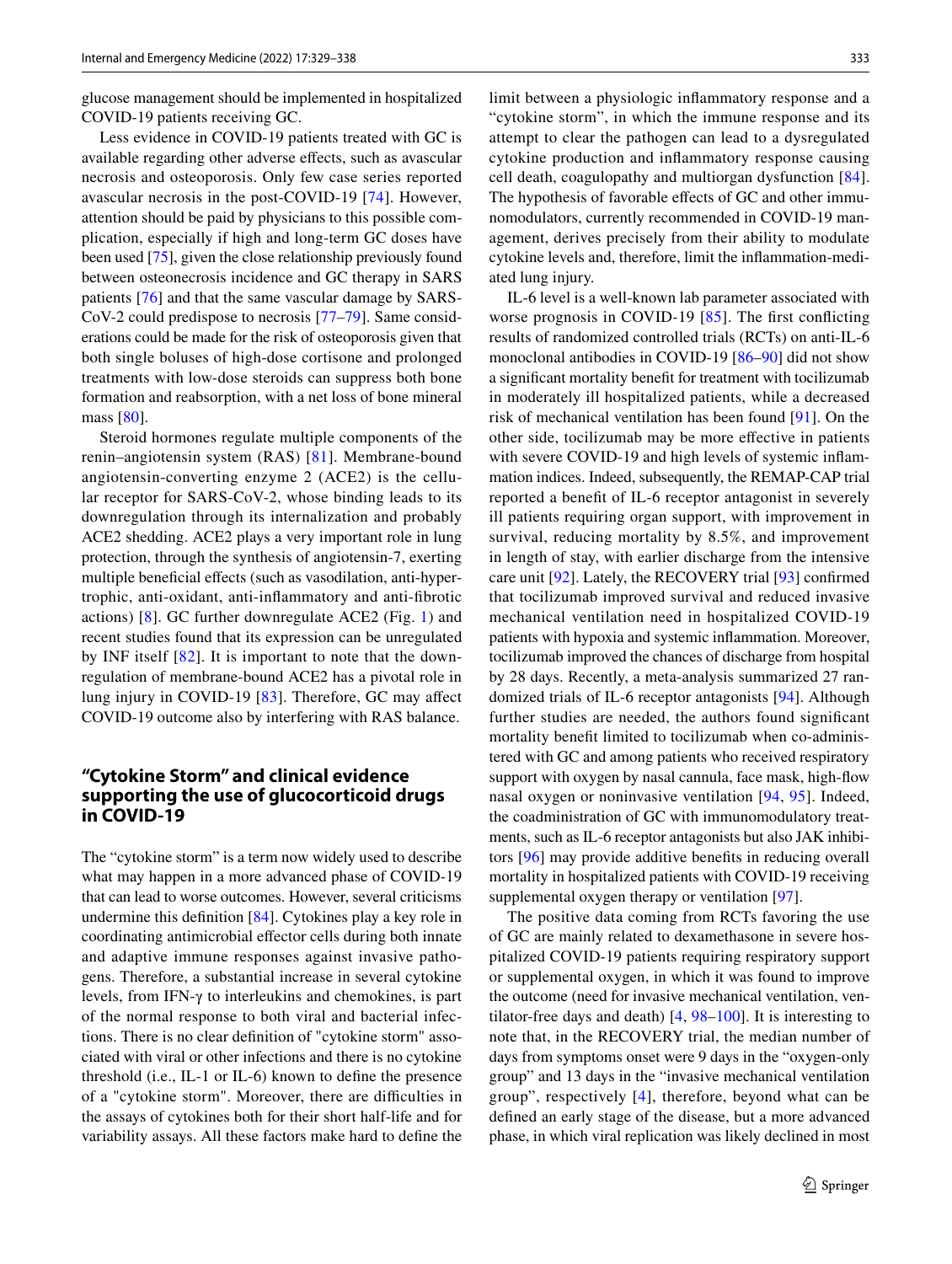patients. Moreover, dexamethasone 6 mg was associated with a reduction in mortality only among those who had symptoms for more than 7 days, while a trend for possible worse outcome was found in patients with milder and earlier disease [[4](#page-6-3)]. In agreement with these fndings, several retrospective observational studies found that patients afected by SARS-CoV-2 pneumonia / acute respiratory distress syndrome (ARDS) who had been treated with GC therapy started with a median time from symptom onset equal to or greater than 8–10 days, had lower in-hospital mortality than controls [\[101–](#page-9-1)[103\]](#page-9-2). Inversely, starting GC before 7 days of symptom onset was not associated with lower mortality in a population of 571 hospitalized COVID-19 patients analyzed by Bahl et al. [[103\]](#page-9-2). All these data suggest that GC should only be given in severe cases and several days after the onset of the disease/symptoms. However, the right time interval for GC administration is still a subject of debate and further studies are needed. In addition to the time from symptom onset, the response to GC treatment is likely related also to CRP levels and degree of lymphopenia [[55,](#page-7-18) [67,](#page-8-1) [104](#page-9-3)]. Moreover, there are still doubts on the correct duration of the GC therapy (up to 10 days in the RECOVERY trial [\[4](#page-6-3)]), given that prolonged corticosteroid treatment may not be harmless, in terms of interference with coagulation and metabolic pathways, and long-term symptoms [[105](#page-9-4)]. Finally, there are other concerns on the generalization of the RECOVERY trial data, given the several limitations of the study, regarding inclusion criteria, analyzed data and phenotyping [\[105](#page-9-4)]. A recent meta-analysis attempted to summarize the evidences available on the use of GC in COVID-19, highlighting the heterogeneity among the studies. Favorable efects were found in severely ill COVID-19 patients, while no beneft or even harm was found in the overall analysis [\[50](#page-7-13)]. Another aspect that emerges from this meta-analysis is the scarce evidence regarding the right dosage, if low-dose regimens, which seem to have no signifcant impact on viral shedding, or high-dose regimens are needed to obtain a clinical benefts [[50\]](#page-7-13). Precisely, the low dosage/underdosing and the missing therapeutic window could perhaps explain both the lack of efect reported in some studies and the high heterogeneity in fndings between them. In fact, the discrepancies in the results are more evident among the studies that used low dosages of GC [\[50](#page-7-13), [98](#page-8-28)]. All this debate refects how the role of GC therapy in COVID-19 still needs to be fully elucidated in clinical practice, particularly regarding the careful selection of the patients who could beneft from it.

# **Conclusion**

COVID-19 likely consists of two main phases: the frst one, in which viral replication peaks and a direct viral damage (mainly, but not only) to the lung is found, and the second one, in which a dysregulated infammatory response could lead to systemic efects and worse prognosis [\[106](#page-9-5)]. All the evidence supporting GC administration was found in the second phase, when the dysregulated infammatory response can contribute to organ damage. On the contrary, GC use could be harmful in the earlier phase, when the innate immunity response is fghting against viral replication. Therefore, there is neither evidence nor a rationale for the use of GC in the frst phase of SARS-CoV-2 infection, especially in asymptomatic non-hospitalized patients. On the contrary, there are enough data to suggest that GC use in this phase may be harmful by promoting SARS-CoV-2 replication for longer time, increasing viral load, dysregulating the normal innate immunity with consequent possible worse lung damage. All this could contribute to increase the rates of both hospitalizations and the number of severe cases requiring respiratory support, even in younger subjects without comorbidities. In this context, the GC misuse in the frst phase of SARS-CoV-2 infection should be discouraged and the indication should be restricted to selected hospitalized cases. Therefore, it is important to stress that to date, GC are recommended only in patients with severe or critical COVID-19 who require oxygen supplementation, both conventional oxygen therapy and mechanical ventilation. On the contrary, GC may be harmful and are not recommended in non-severe COVID-19, namely, outpatients who do not require additional oxygen therapy. These evidences have now been widely accepted by both international (World Health Organization [\[107\]](#page-9-6)) and local (Italian National Institute of Health [\[108](#page-9-7)] and Italian Society of General Medicine [\[109\]](#page-9-8)) recommendations on home management of COVID-19, which discourage early use of GC as "home therapy".

**Supplementary Information** The online version contains supplementary material available at<https://doi.org/10.1007/s11739-021-02860-3>.

**Author contributions** RS had the idea for the article. RS, FG, FS and CDP performed the literature search, the data analysis and drafted the manuscript. RS, PG and AG critically revised the work. All authors approved the fnal version of the manuscript.

**Funding** Open access funding provided by Università Politecnica delle Marche within the CRUI-CARE Agreement. The authors report no source of funding.

#### **Declarations**

**Conflict of interest** The authors declare that they have no confict of interest.

**Human and animal rights** The present study did not involve human participants, their data or biological material, as it is a narrative review of the published literature. Therefore, it was granted exemption from requiring ethics approval.

**Informed consent** For this type of study, formal consent is not required.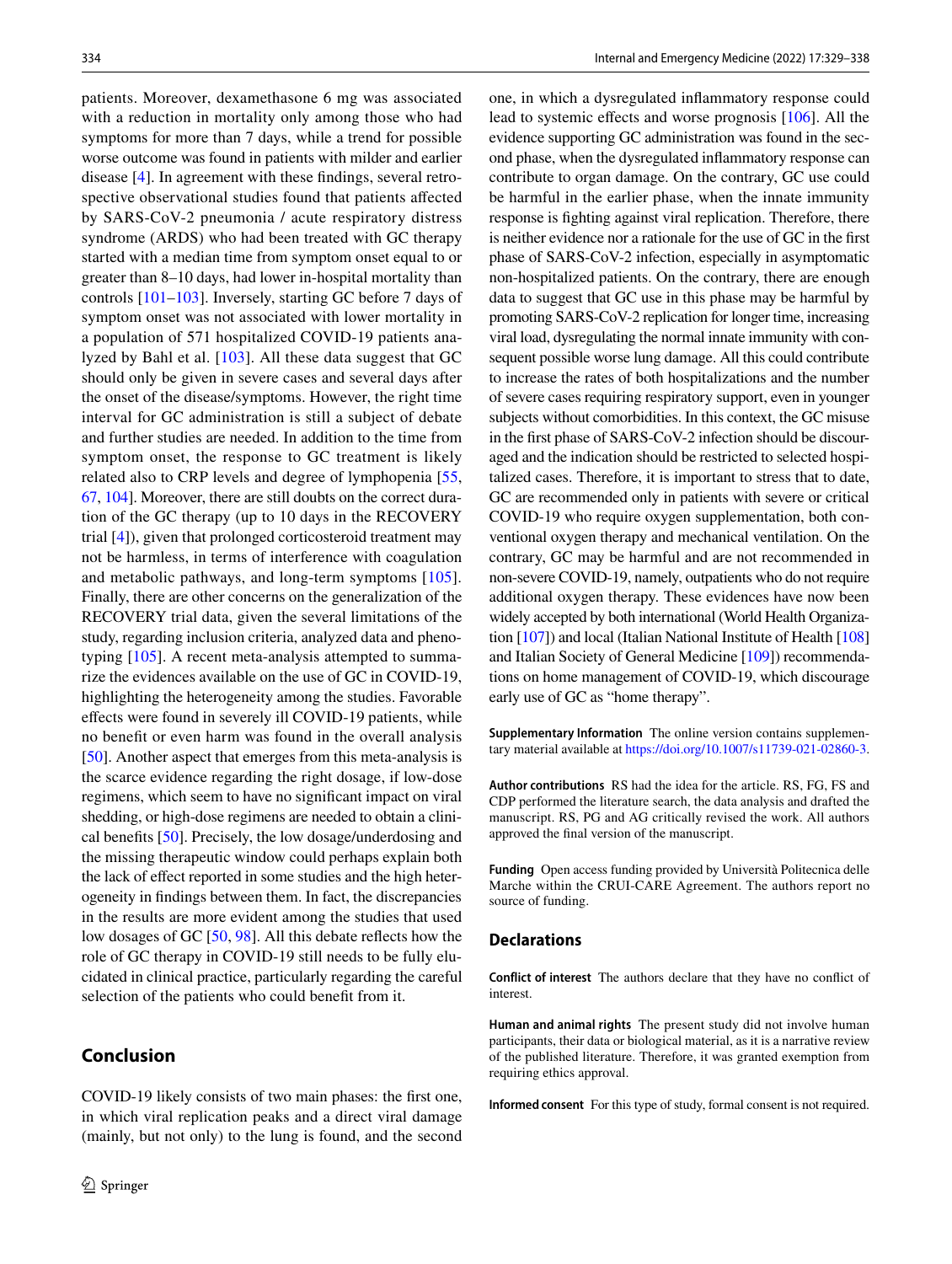**Open Access** This article is licensed under a Creative Commons Attribution 4.0 International License, which permits use, sharing, adaptation, distribution and reproduction in any medium or format, as long as you give appropriate credit to the original author(s) and the source, provide a link to the Creative Commons licence, and indicate if changes were made. The images or other third party material in this article are included in the article's Creative Commons licence, unless indicated otherwise in a credit line to the material. If material is not included in the article's Creative Commons licence and your intended use is not permitted by statutory regulation or exceeds the permitted use, you will need to obtain permission directly from the copyright holder. To view a copy of this licence, visit <http://creativecommons.org/licenses/by/4.0/>.

# **References**

- <span id="page-6-0"></span>1. Task force COVID-19 del Dipartimento Malattie Infettive e Servizio di Informatica, Istituto Superiore di Sanità. Epidemia COVID-19, Aggiornamento nazionale: 18 agosto 2021
- <span id="page-6-1"></span>2. Davies NG, Jarvis CI, Edmunds WJ et al (2021) Increased mortality in community-tested cases of SARS-CoV-2 lineage B.1.1.7. Nature.<https://doi.org/10.1038/s41586-021-03426-1>
- <span id="page-6-2"></span>3. Liu C, Ginn HM, Dejnirattisai W et al (2021) Reduced neutralization of SARS-CoV-2 B.1.617 by vaccine and convalescent serum. Cell. <https://doi.org/10.1016/j.cell.2021.06.020>
- <span id="page-6-3"></span>4. Horby P, Lim WS, Emberson JR et al (2021) Dexamethasone in hospitalized patients with Covid-19. N Engl J Med 384:693–704. <https://doi.org/10.1056/NEJMoa2021436>
- <span id="page-6-4"></span>5. [https://www.aifa.gov.it/documents/20142/1123276/Corticoste](https://www.aifa.gov.it/documents/20142/1123276/Corticosteroidi_06.10.2020.pdf/075c9302-895c-4d7e-11bc-0e2319082ffc#:~:text=Il%20Panel%20raccomanda%20di%20non,richiedono%20ossigeno%20supplementare%20(AI)) [roidi\\_06.10.2020.pdf/075c9302-895c-4d7e-11bc-0e2319082f](https://www.aifa.gov.it/documents/20142/1123276/Corticosteroidi_06.10.2020.pdf/075c9302-895c-4d7e-11bc-0e2319082ffc#:~:text=Il%20Panel%20raccomanda%20di%20non,richiedono%20ossigeno%20supplementare%20(AI)) [fc#:~:text=Il%20Panel%20raccomanda%20di%20non,richi](https://www.aifa.gov.it/documents/20142/1123276/Corticosteroidi_06.10.2020.pdf/075c9302-895c-4d7e-11bc-0e2319082ffc#:~:text=Il%20Panel%20raccomanda%20di%20non,richiedono%20ossigeno%20supplementare%20(AI)) [edono%20ossigeno%20supplementare%20\(AI\)](https://www.aifa.gov.it/documents/20142/1123276/Corticosteroidi_06.10.2020.pdf/075c9302-895c-4d7e-11bc-0e2319082ffc#:~:text=Il%20Panel%20raccomanda%20di%20non,richiedono%20ossigeno%20supplementare%20(AI))
- <span id="page-6-5"></span>6. Vabret N, Britton GJ, Gruber C et al (2020) Immunology of COVID-19: current state of the science. Immunity 52:910–941. <https://doi.org/10.1016/j.immuni.2020.05.002>
- <span id="page-6-6"></span>7. van der Made CI, Simons A, Schuurs-Hoeijmakers J et al (2020) Presence of genetic variants among young men with severe Covid-19. JAMA 324:1–11. [https://doi.org/10.1001/jama.2020.](https://doi.org/10.1001/jama.2020.13719) [13719](https://doi.org/10.1001/jama.2020.13719)
- <span id="page-6-7"></span>8. Sarzani R, Giulietti F, Di PC et al (2020) Disequilibrium between the classic renin-angiotensin system and its opposing arm in SARS-CoV-2-related lung injury. Am J Physiol 319:L325–L336
- <span id="page-6-8"></span>9. Hadjadj J, Yatim N, Barnabei L et al (2020) Impaired type I interferon activity and infammatory responses in severe COVID-19 patients. Science 369:718–724. [https://doi.org/10.1126/science.](https://doi.org/10.1126/science.abc6027) [abc6027](https://doi.org/10.1126/science.abc6027)
- <span id="page-6-9"></span>10. Acharya D, Liu G, Gack MU (2020) Dysregulation of type I interferon responses in COVID-19. Nat Rev Immunol 20:397– 398. <https://doi.org/10.1038/s41577-020-0346-x>
- <span id="page-6-10"></span>11. Zhang Q, Bastard P, Liu Z et al (2020) Inborn errors of type I IFN immunity in patients with life-threatening COVID-19. Science. <https://doi.org/10.1126/science.abd4570>
- <span id="page-6-11"></span>12. Bastard P, Rosen LB, Zhang Q et al (2020) Autoantibodies against type I IFNs in patients with life-threatening COVID-19. Science.<https://doi.org/10.1126/science.abd4585>
- <span id="page-6-12"></span>13. Jagannathan P, Andrews JR, Bonilla H et al (2021) Peginterferon Lambda-1a for treatment of outpatients with uncomplicated COVID-19: a randomized placebo-controlled trial. Nat Commun 12:1967. <https://doi.org/10.1038/s41467-021-22177-1>
- <span id="page-6-13"></span>14. Grifoni A, Weiskopf D, Ramirez SI et al (2020) Targets of T Cell responses to SARS-CoV-2 coronavirus in humans with COVID-19 disease and unexposed individuals. Cell 181:1489-1501.e15. <https://doi.org/10.1016/j.cell.2020.05.015>
- <span id="page-6-17"></span>15. Sekine T, Perez-Potti A, Rivera-Ballesteros O et al (2020) Robust T cell immunity in convalescent individuals with asymptomatic

or mild Covid-19. Cell 183:158-168.e14. [https://doi.org/10.](https://doi.org/10.1016/j.cell.2020.08.017) [1016/j.cell.2020.08.017](https://doi.org/10.1016/j.cell.2020.08.017)

- <span id="page-6-14"></span>16. Rydyznski Moderbacher C, Ramirez SI, Dan JM et al (2020) Antigen-specifc adaptive immunity to SARS-CoV-2 in acute COVID-19 and associations with age and disease severity. Cell 183:996-1012.e19. <https://doi.org/10.1016/j.cell.2020.09.038>
- <span id="page-6-15"></span>17. Tan CW, Chia WN, Qin X et al (2020) A SARS-CoV-2 surrogate virus neutralization test based on antibody-mediated blockage of ACE2-spike protein-protein interaction. Nat Biotechnol 38:1073–1078.<https://doi.org/10.1038/s41587-020-0631-z>
- <span id="page-6-16"></span>18. Sette A, Crotty S (2021) Adaptive immunity to SARS-CoV-2 and COVID-19. Cell 184:861–880. [https://doi.org/10.1016/j.cell.](https://doi.org/10.1016/j.cell.2021.01.007) [2021.01.007](https://doi.org/10.1016/j.cell.2021.01.007)
- <span id="page-6-18"></span>19. Peng Y, Mentzer AJ, Liu G et al (2020) Broad and strong memory  $CD4(+)$  and  $CD8(+)$  T cells induced by SARS-CoV-2 in UK convalescent individuals following COVID-19. Nat Immunol 21:1336–1345.<https://doi.org/10.1038/s41590-020-0782-6>
- <span id="page-6-19"></span>20. García LF (2020) Immune response, infammation, and the clinical spectrum of COVID-19. Front Immunol 11:1441. [https://doi.](https://doi.org/10.3389/fimmu.2020.01441) [org/10.3389/fmmu.2020.01441](https://doi.org/10.3389/fimmu.2020.01441)
- <span id="page-6-20"></span>21. Arora K, Panda PK (2021) Steroid harms if given early in COVID-19 viraemia. BMJ Case Rep. [https://doi.org/10.1136/](https://doi.org/10.1136/bcr-2020-241105) [bcr-2020-241105](https://doi.org/10.1136/bcr-2020-241105)
- <span id="page-6-21"></span>22. Long Q-X, Liu B-Z, Deng H-J et al (2020) Antibody responses to SARS-CoV-2 in patients with COVID-19. Nat Med 26:845–848. <https://doi.org/10.1038/s41591-020-0897-1>
- <span id="page-6-22"></span>23. Dispinseri S, Secchi M, Pirillo MF et al (2021) Neutralizing antibody responses to SARS-CoV-2 in symptomatic COVID-19 is persistent and critical for survival. Nat Commun 12:2670. [https://](https://doi.org/10.1038/s41467-021-22958-8) [doi.org/10.1038/s41467-021-22958-8](https://doi.org/10.1038/s41467-021-22958-8)
- <span id="page-6-23"></span>24. Tay MZ, Poh CM, Rénia L et al (2020) The trinity of COVID-19: immunity, infammation and intervention. Nat Rev Immunol 20:363–374. <https://doi.org/10.1038/s41577-020-0311-8>
- <span id="page-6-24"></span>25. Wajnberg A, Amanat F, Firpo A et al (2020) Robust neutralizing antibodies to SARS-CoV-2 infection persist for months. Science 370:1227–1230. <https://doi.org/10.1126/science.abd7728>
- <span id="page-6-25"></span>26. Merad M, Martin JC (2020) Pathological inflammation in patients with COVID-19: a key role for monocytes and macrophages. Nat Rev Immunol 20:355–362. [https://doi.org/10.](https://doi.org/10.1038/s41577-020-0331-4) [1038/s41577-020-0331-4](https://doi.org/10.1038/s41577-020-0331-4)
- <span id="page-6-26"></span>27. Hoepel W, Chen H-J, Geyer CE et al (2021) High titers and low fucosylation of early human anti-SARS-CoV-2 IgG promote infammation by alveolar macrophages. Sci Transl Med. [https://](https://doi.org/10.1126/scitranslmed.abf8654) [doi.org/10.1126/scitranslmed.abf8654](https://doi.org/10.1126/scitranslmed.abf8654)
- <span id="page-6-27"></span>28. Shimba A, Ikuta K (2020) Control of immunity by glucocorticoids in health and disease. Semin Immunopathol 42:669–680. <https://doi.org/10.1007/s00281-020-00827-8>
- <span id="page-6-28"></span>29. Marcellini A, Swieboda D, Guedán A et al (2021) Glucocorticoids impair type I IFN signalling and enhance rhinovirus replication. Eur J Pharmacol 893:173839. [https://doi.org/10.1016/j.](https://doi.org/10.1016/j.ejphar.2020.173839) [ejphar.2020.173839](https://doi.org/10.1016/j.ejphar.2020.173839)
- <span id="page-6-29"></span>30. Flammer JR, Dobrovolna J, Kennedy MA et al (2010) The type I interferon signaling pathway is a target for glucocorticoid inhibition. Mol Cell Biol 30:4564–4574. [https://doi.org/10.1128/MCB.](https://doi.org/10.1128/MCB.00146-10) [00146-10](https://doi.org/10.1128/MCB.00146-10)
- <span id="page-6-30"></span>31. Thomas BJ, Porritt RA, Hertzog PJ et al (2014) Glucocorticosteroids enhance replication of respiratory viruses: effect of adjuvant interferon. Sci Rep 4:7176. <https://doi.org/10.1038/srep07176>
- <span id="page-6-31"></span>32. Sung JJY, Wu A, Joynt GM et al (2004) Severe acute respiratory syndrome: report of treatment and outcome after a major outbreak. Thorax 59:414–420. [https://doi.org/10.1136/thx.2003.](https://doi.org/10.1136/thx.2003.014076) [014076](https://doi.org/10.1136/thx.2003.014076)
- <span id="page-6-32"></span>33. Lee N, Allen Chan KC, Hui DS et al (2004) Efects of early corticosteroid treatment on plasma SARS-associated Coronavirus RNA concentrations in adult patients. J Clin Virol Off Publ Pan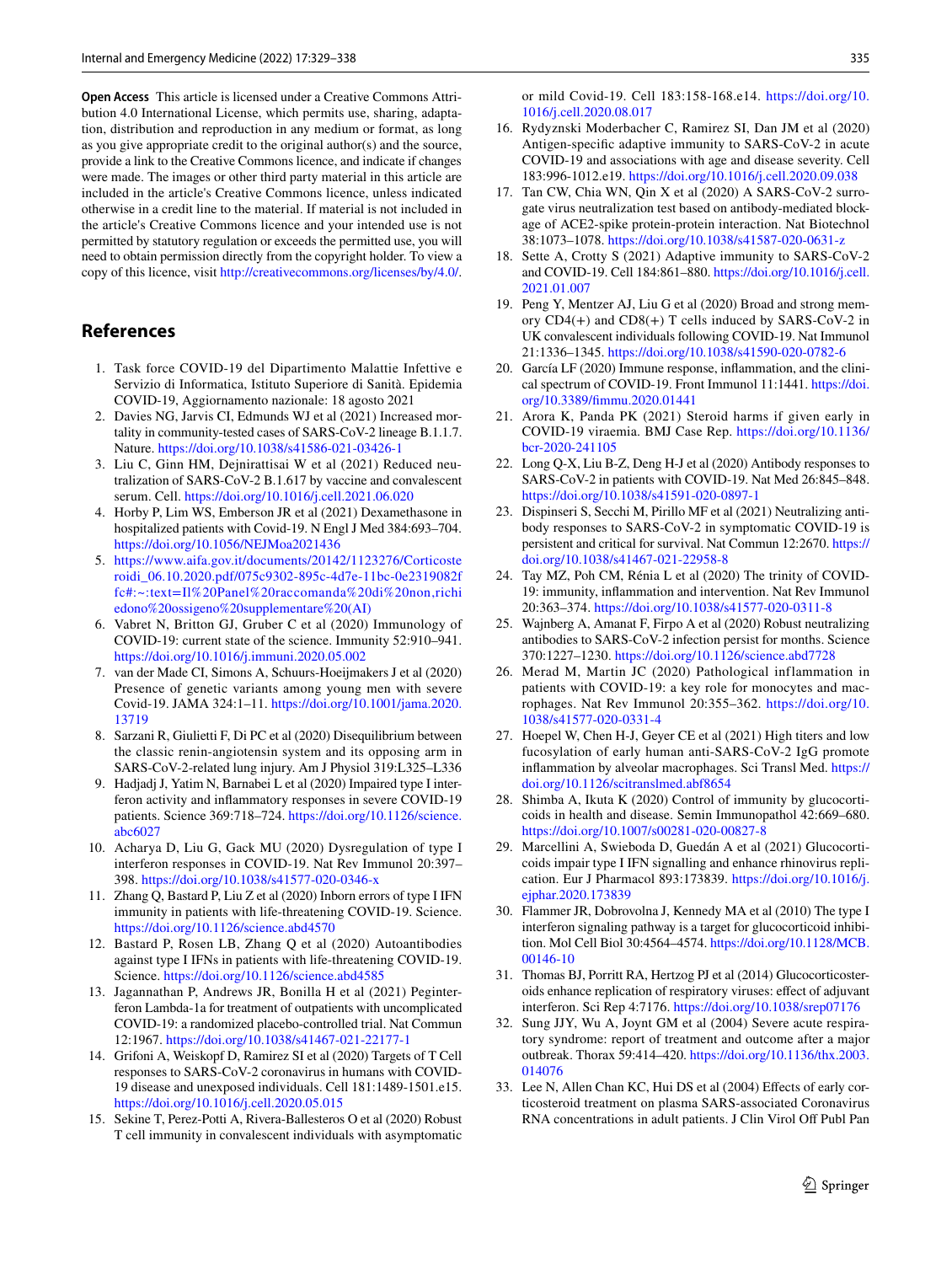Am Soc Clin Virol 31:304–309. [https://doi.org/10.1016/j.jcv.](https://doi.org/10.1016/j.jcv.2004.07.006) [2004.07.006](https://doi.org/10.1016/j.jcv.2004.07.006)

- <span id="page-7-0"></span>34. Arabi YM, Mandourah Y, Al-Hameed F et al (2018) Corticosteroid therapy for critically ill patients with middle east respiratory syndrome. Am J Respir Crit Care Med 197:757–767. [https://doi.](https://doi.org/10.1164/rccm.201706-1172OC) [org/10.1164/rccm.201706-1172OC](https://doi.org/10.1164/rccm.201706-1172OC)
- <span id="page-7-1"></span>35. Hui DS (2018) Systemic corticosteroid therapy may delay viral clearance in patients with Middle east respiratory syndrome coronavirus infection. Am J Respir Crit Care Med 197:700–701
- <span id="page-7-2"></span>36. Li H, Chen C, Hu F et al (2020) Impact of corticosteroid therapy on outcomes of persons with SARS-CoV-2, SARS-CoV, or MERS-CoV infection: a systematic review and metaanalysis. Leukemia 34:1503–1511. [https://doi.org/10.1038/](https://doi.org/10.1038/s41375-020-0848-3) [s41375-020-0848-3](https://doi.org/10.1038/s41375-020-0848-3)
- <span id="page-7-3"></span>37. Russell CD, Millar JE, Baillie JK (2020) Clinical evidence does not support corticosteroid treatment for 2019-nCoV lung injury. Lancet (London) 395:473–475. [https://doi.org/10.1016/S0140-](https://doi.org/10.1016/S0140-6736(20)30317-2) [6736\(20\)30317-2](https://doi.org/10.1016/S0140-6736(20)30317-2)
- <span id="page-7-4"></span>38. Martin-Loeches I, Torres A (2021) Corticosteroids for CAP, infuenza and COVID-19: when, how and benefts or harm? Eur Respir .<https://doi.org/10.1183/16000617.0346-2020>
- <span id="page-7-5"></span>39. Ni Y-N, Chen G, Sun J et al (2019) The efect of corticosteroids on mortality of patients with infuenza pneumonia: a systematic review and meta-analysis. Crit Care 23:99. [https://doi.org/10.](https://doi.org/10.1186/s13054-019-2395-8) [1186/s13054-019-2395-8](https://doi.org/10.1186/s13054-019-2395-8)
- 40. Yang J-W, Fan L-C, Miao X-Y et al (2015) Corticosteroids for the treatment of human infection with infuenza virus: a systematic review and meta-analysis. Clin Microbiol Infect 21:956–963. <https://doi.org/10.1016/j.cmi.2015.06.022>
- <span id="page-7-6"></span>41. Lansbury L, Rodrigo C, Leonardi-Bee J et al (2019) Corticosteroids as adjunctive therapy in the treatment of infuenza. Cochrane Database Syst Rev. [https://doi.org/10.1002/14651858.CD010](https://doi.org/10.1002/14651858.CD010406.pub3) [406.pub3](https://doi.org/10.1002/14651858.CD010406.pub3)
- <span id="page-7-7"></span>42. Uyeki TM, Bernstein HH, Bradley JS et al (2019) Clinical practice guidelines by the infectious diseases Society of America: 2018 update on diagnosis, treatment, chemoprophylaxis, and institutional outbreak management of seasonal infuenzaa. Clin Infect Dis Am 68:e1–e47.<https://doi.org/10.1093/cid/ciy866>
- <span id="page-7-8"></span>43. McGee S, Hirschmann J (2008) Use of corticosteroids in treating infectious diseases. Arch Intern Med 168:1034–1046. [https://doi.](https://doi.org/10.1001/archinte.168.10.1034) [org/10.1001/archinte.168.10.1034](https://doi.org/10.1001/archinte.168.10.1034)
- 44. Lee FE-H, Walsh EE, Falsey AR (2011) The efect of steroid use in hospitalized adults with respiratory syncytial virus-related illness. Chest 140:1155–1161. [https://doi.org/10.1378/chest.](https://doi.org/10.1378/chest.11-0047) [11-0047](https://doi.org/10.1378/chest.11-0047)
- <span id="page-7-9"></span>45. Corneli HM, Zorc JJ, Mahajan P et al (2007) A multicenter, randomized, controlled trial of dexamethasone for bronchiolitis. N Engl J Med 357:331–339. [https://doi.org/10.1056/NEJMoa0712](https://doi.org/10.1056/NEJMoa071255) [55](https://doi.org/10.1056/NEJMoa071255)
- <span id="page-7-10"></span>46. Bartoli A, Gabrielli F, Alicandro T et al (2021) COVID-19 treatment options: a difficult journey between failed attempts and experimental drugs. Intern Emerg Med 16:281–308. [https://doi.](https://doi.org/10.1007/s11739-020-02569-9) [org/10.1007/s11739-020-02569-9](https://doi.org/10.1007/s11739-020-02569-9)
- <span id="page-7-11"></span>47. Cao H-R, Zhu X-Y, Zhou L et al (2021) Factors associated with delayed viral shedding in COVID-19 infected patients: a retrospective small-scale study. Respir Med. [https://doi.org/10.1016/j.](https://doi.org/10.1016/j.rmed.2021.106328) [rmed.2021.106328](https://doi.org/10.1016/j.rmed.2021.106328)
- 48. Liu J, Zhang S, Dong X et al (2020) Corticosteroid treatment in severe COVID-19 patients with acute respiratory distress syndrome. J Clin Invest 130:6417–6428. [https://doi.org/10.1172/](https://doi.org/10.1172/JCI140617) [JCI140617](https://doi.org/10.1172/JCI140617)
- <span id="page-7-12"></span>49. Spagnuolo V, Gufanti M, Galli L et al (2020) Viral clearance after early corticosteroid treatment in patients with moderate or severe covid-19. Sci Rep 10:21291. [https://doi.org/10.1038/](https://doi.org/10.1038/s41598-020-78039-1) [s41598-020-78039-1](https://doi.org/10.1038/s41598-020-78039-1)
- <span id="page-7-13"></span>50. Cano EJ, Fonseca Fuentes X, Corsini Campioli C et al (2021) Impact of corticosteroids in coronavirus disease 2019 outcomes: systematic review and meta-analysis. Chest 159:1019–1040. <https://doi.org/10.1016/j.chest.2020.10.054>
- <span id="page-7-14"></span>51. Wang D, Yin Y, Hu C et al (2020) Clinical course and outcome of 107 patients infected with the novel coronavirus, SARS-CoV-2, discharged from two hospitals in Wuhan. China Crit Care 24:188. <https://doi.org/10.1186/s13054-020-02895-6>
- <span id="page-7-15"></span>52. Corredor G, Toro P, Bera K et al (2021) Computational pathology reveals unique spatial patterns of immune response in H&E images from COVID-19 autopsies: preliminary fndings. J Med imaging (Bellingham, Wash) 8:17501. [https://doi.org/10.1117/1.](https://doi.org/10.1117/1.JMI.8.S1.017501) [JMI.8.S1.017501](https://doi.org/10.1117/1.JMI.8.S1.017501)
- <span id="page-7-16"></span>53. Tang X, Feng Y-M, Ni J-X et al (2021) Early use of corticosteroid may prolong SARS-CoV-2 shedding in non-intensive care unit patients with Covid-19 pneumonia: a multicenter, singleblind, randomized control trial. Respiration 100:116–126. [https://](https://doi.org/10.1159/000512063) [doi.org/10.1159/000512063](https://doi.org/10.1159/000512063)
- <span id="page-7-17"></span>54. Tiwari-Heckler S, Rauber C, Longhi MS et al (2021) Dysregulated host response in severe acute respiratory syndrome coronavirus 2-induced critical illness. Open Forum Infect Dis. [https://](https://doi.org/10.1093/ofid/ofab019) [doi.org/10.1093/ofd/ofab019](https://doi.org/10.1093/ofid/ofab019)
- <span id="page-7-18"></span>55. Keller MJ, Kitsis EA, Arora S et al (2020) Efect of Systemic Glucocorticoids on Mortality or Mechanical Ventilation in Patients With COVID-19. J Hosp Med 15:489–493. [https://](https://doi.org/10.12788/jhm.3497) [doi.org/10.12788/jhm.3497](https://doi.org/10.12788/jhm.3497)
- <span id="page-7-19"></span>56. Li Y, Meng Q, Rao X et al (2020) Corticosteroid therapy in critically ill patients with COVID-19: a multicenter, retrospective study. Crit Care 24:698. [https://doi.org/10.1186/](https://doi.org/10.1186/s13054-020-03429-w) [s13054-020-03429-w](https://doi.org/10.1186/s13054-020-03429-w)
- <span id="page-7-20"></span>57. Ahmadikia K, Hashemi SJ, Khodavaisy S et al (2021) The double-edged sword of systemic corticosteroid therapy in viral pneumonia: a case report and comparative review of infuenzaassociated mucormycosis versus COVID-19 associated mucormycosis. Mycoses.<https://doi.org/10.1111/myc.13256>
- <span id="page-7-21"></span>58. Jeronimo CMP, Farias MEL, Val FFA et al (2021) Methylprednisolone as adjunctive therapy for patients hospitalized with coronavirus disease 2019 (COVID-19; metcovid): a randomized, double-blind, phase IIb, placebo-controlled trial. Clin Infect Dis 72:e373–e381.<https://doi.org/10.1093/cid/ciaa1177>
- <span id="page-7-22"></span>59. Yang Z, Liu J, Zhou Y et al (2020) The efect of corticosteroid treatment on patients with coronavirus infection: a systematic review and meta-analysis. J Infect 81:e13–e20. [https://doi.org/](https://doi.org/10.1016/j.jinf.2020.03.062) [10.1016/j.jinf.2020.03.062](https://doi.org/10.1016/j.jinf.2020.03.062)
- <span id="page-7-23"></span>60. Nasir N, Rehman F, Omair SF (2021) Risk factors for bacterial infections in patients with moderate to severe COVID-19: a case-control study. J Med Virol 93:4564–4569. [https://doi.](https://doi.org/10.1002/jmv.27000) [org/10.1002/jmv.27000](https://doi.org/10.1002/jmv.27000)
- <span id="page-7-24"></span>61. Feldman C, Anderson R (2021) The role of co-infections and secondary infections in patients with COVID-19. Pneumonia (Nathan Qld) 13:5. [https://doi.org/10.1186/](https://doi.org/10.1186/s41479-021-00083-w) [s41479-021-00083-w](https://doi.org/10.1186/s41479-021-00083-w)
- <span id="page-7-25"></span>62. Cataño-Correa JC, Cardona-Arias JA, Porras Mancilla JP, García MT (2021) Bacterial superinfection in adults with COVID-19 hospitalized in two clinics in Medellín-Colombia, 2020. PLoS ONE.<https://doi.org/10.1371/journal.pone.0254671>
- <span id="page-7-26"></span>63. Wang J, Yang Q, Zhang P et al (2020) Clinical characteristics of invasive pulmonary aspergillosis in patients with COVID-19 in Zhejiang, China: a retrospective case series. Crit Care 24:299. <https://doi.org/10.1186/s13054-020-03046-7>
- <span id="page-7-27"></span>64. Giacobbe DR, Battaglini D, Ball L et al (2020) Bloodstream infections in critically ill patients with COVID-19. Eur J Clin Invest 50:e13319. <https://doi.org/10.1111/eci.13319>
- <span id="page-7-28"></span>65. Bartoletti M, Marconi L, Scudeller L et al (2021) Efficacy of corticosteroid treatment for hospitalized patients with severe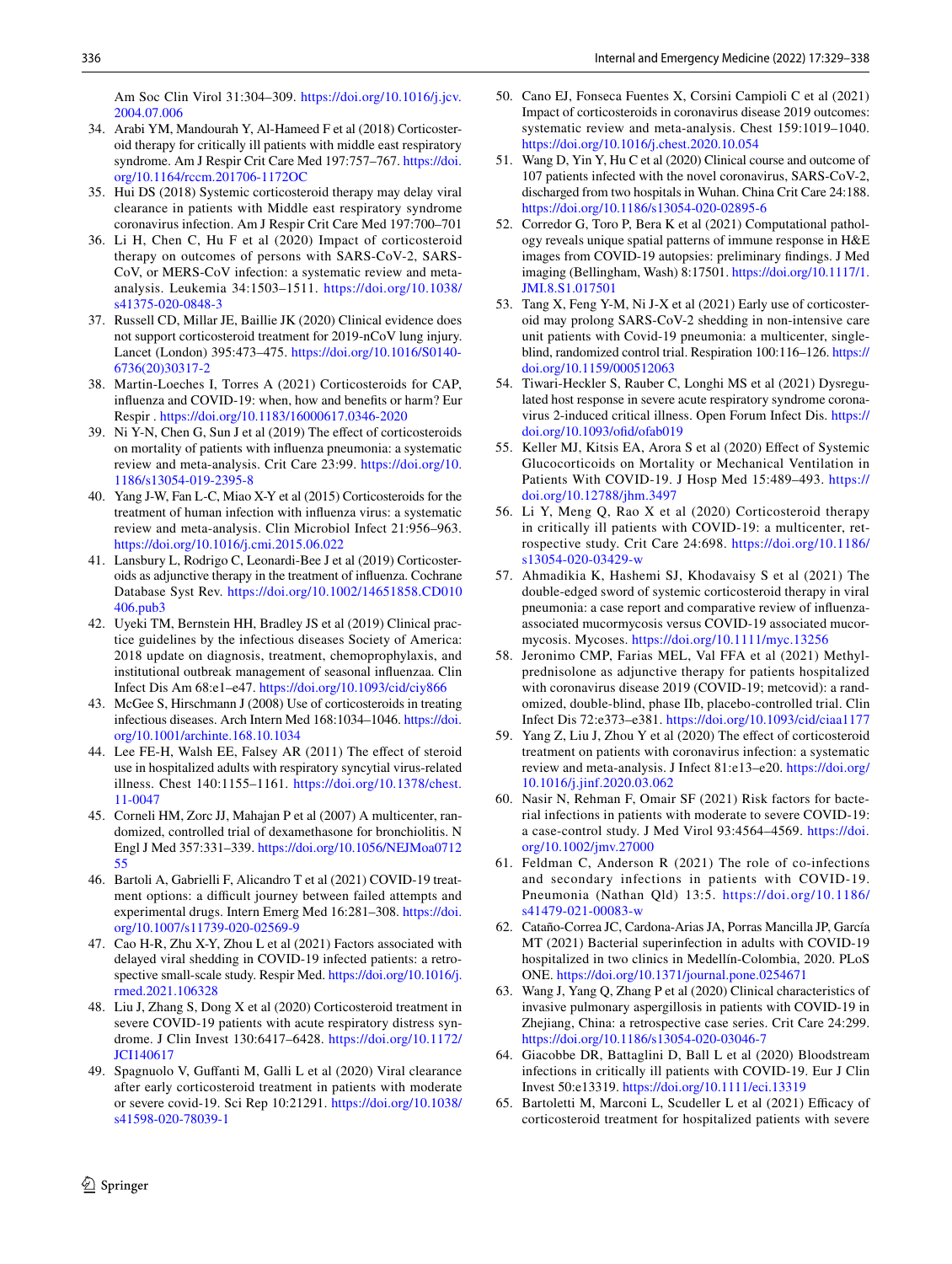COVID-19: a multicentre study. Clin Microbiol Infect 27:105– 111. <https://doi.org/10.1016/j.cmi.2020.09.014>

- <span id="page-8-0"></span>66. Ritter LA, Britton N, Heil EL et al (2021) The impact of corticosteroids on secondary infection and mortality in critically ill Covid-19 patients. J Intensive Care Med. [https://doi.org/10.1177/](https://doi.org/10.1177/08850666211032175) [08850666211032175](https://doi.org/10.1177/08850666211032175)
- <span id="page-8-1"></span>67. Ho KS, Narasimhan B, Difabrizio L et al (2021) Impact of corticosteroids in hospitalised COVID-19 patients. BMJ Open Respir Res. <https://doi.org/10.1136/bmjresp-2020-000766>
- <span id="page-8-2"></span>68. Dequin P-F, Heming N, Meziani F et al (2020) Efect of hydrocortisone on 21-day mortality or respiratory support among critically ill patients with Covid-19: a randomized clinical trial. JAMA 324:1298–1306. <https://doi.org/10.1001/jama.2020.16761>
- <span id="page-8-3"></span>69. Smith SM, Boppana A, Traupman JA et al (2021) Impaired glucose metabolism in patients with diabetes, prediabetes, and obesity is associated with severe COVID-19. J Med Virol 93:409– 415. <https://doi.org/10.1002/jmv.26227>
- <span id="page-8-4"></span>70. Kow CS, Hasan SS (2020) Corticosteroid-related in-hospital hyperglycemia: does it negate mortality benefts in COVID-19? Clin Infect.<https://doi.org/10.1093/cid/ciaa1423>
- <span id="page-8-5"></span>71. Zhang Y, Li H, Zhang J et al (2020) The clinical characteristics and outcomes of patients with diabetes and secondary hyperglycaemia with coronavirus disease 2019: a single-centre, retrospective, observational study in Wuhan. Diabetes Obes Metab 22:1443–1454. <https://doi.org/10.1111/dom.14086>
- <span id="page-8-6"></span>72. Gianchandani R, Esfandiari NH, Ang L et al (2020) Managing hyperglycemia in the Covid-19 infammatory storm. Diabetes 69:2048–2053.<https://doi.org/10.2337/dbi20-0022>
- <span id="page-8-7"></span>73. Fadini GP, Morieri ML, Boscari F et al (2020) Newly-diagnosed diabetes and admission hyperglycemia predict COVID-19 severity by aggravating respiratory deterioration. Diabetes Res Clin Pract 168:108374. [https://doi.org/10.1016/j.diabres.](https://doi.org/10.1016/j.diabres.2020.108374) [2020.108374](https://doi.org/10.1016/j.diabres.2020.108374)
- <span id="page-8-8"></span>74. Agarwala SR, Vijayvargiya M, Pandey P (2021) Avascular necrosis as a part of "long COVID-19." BMJ Case Rep. [https://](https://doi.org/10.1136/bcr-2021-242101) [doi.org/10.1136/bcr-2021-242101](https://doi.org/10.1136/bcr-2021-242101)
- <span id="page-8-9"></span>75. Mont MA, Pivec R, Banerjee S et al (2015) High-dose corticosteroid use and risk of hip osteonecrosis: meta-analysis and systematic literature review. J Arthroplasty 30:1506-1512.e5. <https://doi.org/10.1016/j.arth.2015.03.036>
- <span id="page-8-10"></span>76. Zhao R, Wang H, Wang X, Feng F (2017) Steroid therapy and the risk of osteonecrosis in SARS patients: a dose-response meta-analysis. Osteoporos Int 28:1027–1034. [https://doi.org/](https://doi.org/10.1007/s00198-016-3824-z) [10.1007/s00198-016-3824-z](https://doi.org/10.1007/s00198-016-3824-z)
- <span id="page-8-11"></span>77. Zhang S, Wang C, Shi L, Xue Q (2021) Beware of steroidinduced avascular necrosis of the femoral head in the treatment of Covid-19-experience and lessons from the SARS epidemic. Drug Des Devel Ther 15:983–995. [https://doi.org/10.2147/](https://doi.org/10.2147/DDDT.S298691) [DDDT.S298691](https://doi.org/10.2147/DDDT.S298691)
- 78. Namiranian P, Razavi SZE, Karimi M, Ayati MH (2021) Avascular necrosis in patients recovering from Covid-19. Am J Med Sci 362:331–332
- <span id="page-8-12"></span>79. Zhang B, Zhang S (2020) Corticosteroid-Induced osteonecrosis in Covid-19: a call for caution. J Bone Miner Res 35:1828–1829
- <span id="page-8-13"></span>80. Salvio G, Gianfelice C, Firmani F et al (2020) Bone metabolism in SARS-CoV-2 disease: possible osteoimmunology and gender implications. Clin Rev Bone Miner Metab. [https://doi.](https://doi.org/10.1007/s12018-020-09274-3) [org/10.1007/s12018-020-09274-3](https://doi.org/10.1007/s12018-020-09274-3)
- <span id="page-8-14"></span>81. Young MJ, Clyne CD, Chapman KE (2020) Endocrine aspects of ACE2 regulation: RAAS, steroid hormones and SARS-CoV-2. J Endocrinol 247:R45–R62. [https://doi.org/10.1530/](https://doi.org/10.1530/JOE-20-0260) [JOE-20-0260](https://doi.org/10.1530/JOE-20-0260)
- <span id="page-8-15"></span>82. Busnadiego I, Fernbach S, Pohl MO et al (2020) Antiviral activity of type I, II, and III interferons counterbalances ACE2

inducibility and restricts SARS-CoV-2. MBio. [https://doi.org/](https://doi.org/10.1128/mBio.01928-20) [10.1128/mBio.01928-20](https://doi.org/10.1128/mBio.01928-20)

- <span id="page-8-16"></span>83. Sarzani R, Giulietti F, Di Pentima C et al (2020) Antagonizing the renin-angiotensin-aldosterone system in the era of COVID-19. Intern Emerg Med 15:885–887
- <span id="page-8-17"></span>84. Fajgenbaum DC, June CH (2020) Cytokine storm. N Engl J Med 383:2255–2273.<https://doi.org/10.1056/NEJMra2026131>
- <span id="page-8-18"></span>85. Moutchia J, Pokharel P, Kerri A et al (2020) Clinical laboratory parameters associated with severe or critical novel coronavirus disease 2019 (COVID-19): a systematic review and meta-analysis. PLoS ONE 15:e0239802. [https://doi.org/10.1371/journal.](https://doi.org/10.1371/journal.pone.0239802) [pone.0239802](https://doi.org/10.1371/journal.pone.0239802)
- <span id="page-8-19"></span>86. Hermine O, Mariette X, Tharaux P-L et al (2021) Efect of tocilizumab vs usual care in adults hospitalized with Covid-19 and moderate or severe pneumonia: a randomized clinical trial. JAMA Intern Med 181:32–40. [https://doi.org/10.1001/jamai](https://doi.org/10.1001/jamainternmed.2020.6820) [nternmed.2020.6820](https://doi.org/10.1001/jamainternmed.2020.6820)
- 87. Stone JH, Frigault MJ, Serling-Boyd NJ et al (2020) Efficacy of tocilizumab in patients hospitalized with Covid-19. N Engl J Med 383:2333–2344. [https://doi.org/10.1056/NEJMoa2028](https://doi.org/10.1056/NEJMoa2028836) [836](https://doi.org/10.1056/NEJMoa2028836)
- 88. Rosas IO, Bräu N, Waters M et al (2021) Tocilizumab in hospitalized patients with severe Covid-19 pneumonia. N Engl J Med 384:1503–1516. <https://doi.org/10.1056/NEJMoa2028700>
- 89. Veiga VC, Prats JAGG, Farias DLC et al (2021) Efect of tocilizumab on clinical outcomes at 15 days in patients with severe or critical coronavirus disease 2019: randomised controlled trial. BMJ 372:n84.<https://doi.org/10.1136/bmj.n84>
- <span id="page-8-20"></span>90. Salvarani C, Dolci G, Massari M et al (2021) Efect of tocilizumab vs standard care on clinical worsening in patients hospitalized with Covid-19 pneumonia: a randomized clinical trial. JAMA Intern Med 181:24–31. [https://doi.org/10.1001/jamai](https://doi.org/10.1001/jamainternmed.2020.6615) [nternmed.2020.6615](https://doi.org/10.1001/jamainternmed.2020.6615)
- <span id="page-8-21"></span>91. Salama C, Han J, Yau L et al (2021) Tocilizumab in patients hospitalized with Covid-19 pneumonia. N Engl J Med 384:20– 30. <https://doi.org/10.1056/NEJMoa2030340>
- <span id="page-8-22"></span>92. Gordon AC, Mouncey PR, Al-Beidh F et al (2021) Interleukin-6 receptor antagonists in critically ill patients with covid-19. N Engl J Med 384:1491–1502. [https://doi.org/10.1056/](https://doi.org/10.1056/NEJMoa2100433) [NEJMoa2100433](https://doi.org/10.1056/NEJMoa2100433)
- <span id="page-8-23"></span>93. (2021) Tocilizumab in patients admitted to hospital with COVID-19 (RECOVERY): a randomised, controlled, openlabel, platform trial. Lancet (London) 397:1637–1645. [https://](https://doi.org/10.1016/S0140-6736(21)00676-0) [doi.org/10.1016/S0140-6736\(21\)00676-0](https://doi.org/10.1016/S0140-6736(21)00676-0)
- <span id="page-8-24"></span>94. Shankar-Hari M, Vale CL, Godolphin PJ et al (2021) Association between administration of IL-6 antagonists and mortality among patients hospitalized for COVID-19: a meta-analysis. JAMA 326:499–518. <https://doi.org/10.1001/jama.2021.11330>
- <span id="page-8-25"></span>95. Matthay MA, Luetkemeyer AF (2021) IL-6 receptor antagonist therapy for patients hospitalized for COVID-19: who, when, and how? JAMA 326:483–485
- <span id="page-8-26"></span>96. Guimarães PO, Quirk D, Furtado RH et al (2021) Tofacitinib in patients hospitalized with Covid-19 pneumonia. N Engl J Med 385:406–415. <https://doi.org/10.1056/NEJMoa2101643>
- <span id="page-8-27"></span>97. Stebbing J, Lauschke VM (2021) JAK inhibitors—more than just glucocorticoids. N Engl J Med 385:463–465
- <span id="page-8-28"></span>98. Sterne JAC, Murthy S, Diaz JV et al (2020) Association between administration of systemic corticosteroids and mortality among critically Ill patients With COVID-19: a metaanalysis. JAMA 324:1330–1341. [https://doi.org/10.1001/jama.](https://doi.org/10.1001/jama.2020.17023) [2020.17023](https://doi.org/10.1001/jama.2020.17023)
- 99. Ma S, Xu C, Liu S et al (2021) Efficacy and safety of systematic corticosteroids among severe COVID-19 patients: a systematic review and meta-analysis of randomized controlled trials. Signal Transduct Target Ther 6:83. [https://doi.org/10.](https://doi.org/10.1038/s41392-021-00521-7) [1038/s41392-021-00521-7](https://doi.org/10.1038/s41392-021-00521-7)